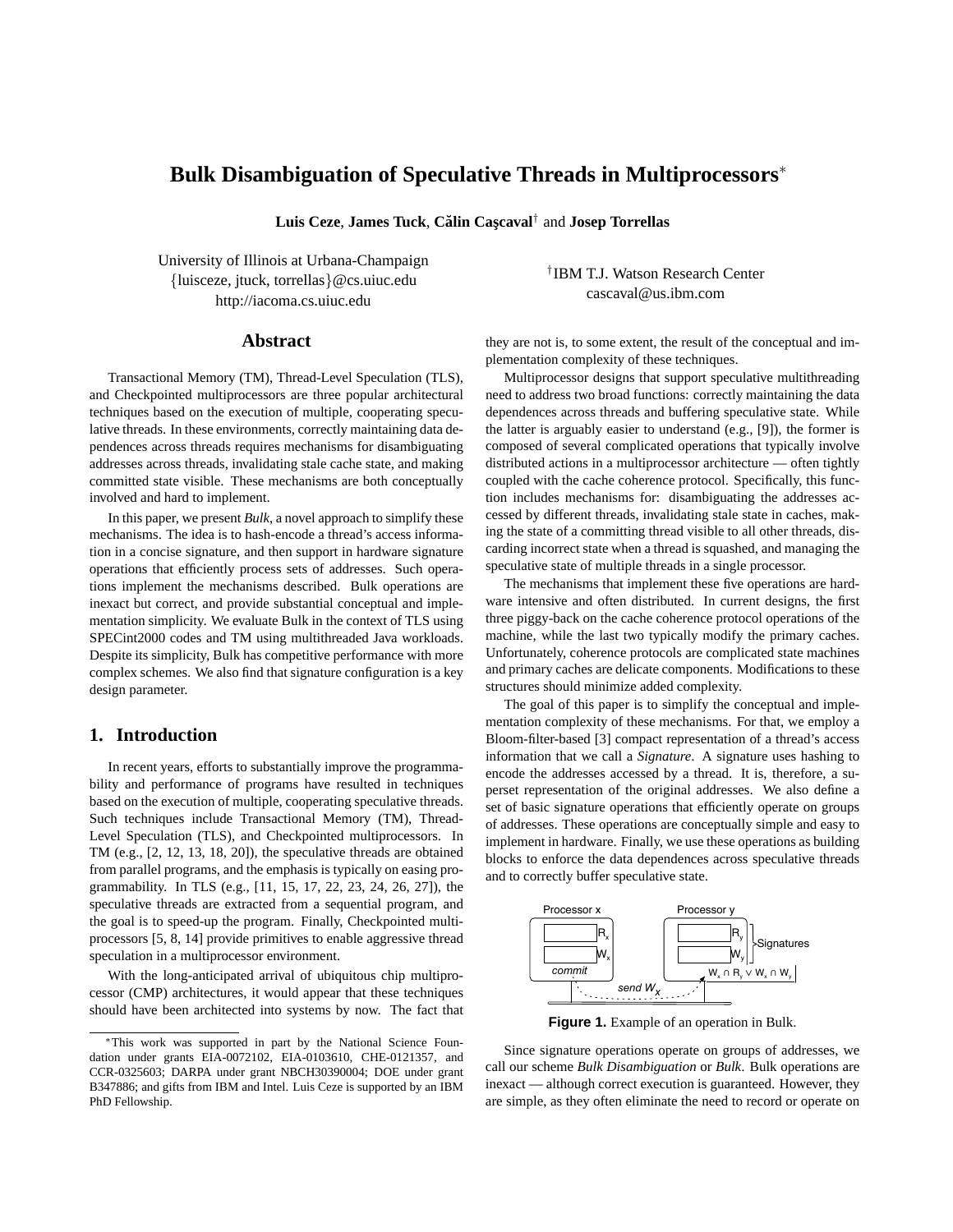individual addresses. As an example, Figure 1 shows two processors, each with its own signatures of addresses read  $(R)$  and written  $(W)$ . As one thread commits, it sends its write signature to the other processor, where it is bulk-disambiguated against the signatures of the other thread. If no intersection is detected, there is no dependence violation. This is in contrast to conventional schemes, which have to disambiguate each address written by the first thread individually.

In this paper, we make two contributions. First, we introduce the concept and design of Bulk. Bulk is a novel approach to enforce data dependences across multiple speculative threads. The main characteristic of Bulk is that it operates on sets of addresses, providing substantial conceptual and implementation simplicity. Second, we evaluate Bulk in the context of both TLS using SPECint2000 codes and TM using multithreaded Java workloads. We show that, despite its simplicity, Bulk has competitive performance with more complex schemes. We also find that signature configuration is a key design parameter.

This paper is organized as follows: Section 2 is a brief background on speculative multithreading, Section 3 presents signatures and basic operations on them, Section 4 details the Bulk architecture, Section 5 demonstrates Bulk's simplicity, Section 6 describes implementation issues, Section 7 evaluates Bulk in the context of TLS and TM, and Section 8 presents related work.

# **2. Operations in Speculative Multithreading**

Both TLS and TM are environments with multiple speculative threads. In TLS (e.g. [11, 15, 17, 22, 23, 24, 26, 27]), threads are tasks from a sequential program. Therefore, they need to appear to have executed in the same order as in the sequential execution. In TM (e.g., [2, 12, 13, 18, 20]), threads are typically obtained from a parallel program, and become speculative when they enter a transaction. While there is no predefined order of transactions, they have to appear to be atomic. In both TLS and TM, these thread ordering constraints impose an ordering of accesses to data across threads that, typically, the hardware has to enforce. As indicated in Section 1, enforcing these data dependences requires performing several operations. We briefly outline them here.

**Disambiguating the Addresses Accessed by Different Threads.** To ensure that data dependences required by thread ordering constraints are enforced, the hardware typically monitors the addresses accessed by each thread and checks that no two accesses to the same location may have occurred out of order. The process of comparing the addresses of two accesses from two different threads is called cross-thread address disambiguation. An access from a thread can be disambiguated *Eagerly* or *Lazily*. In Eager schemes, as soon as the access is performed, the coherence protocol propagates the request to other processors, where address comparison is performed. In Lazy schemes, the comparison occurs when the thread has completed and has broadcasted the addresses of all its accesses.

**Making the State of a Committing Thread Visible to All Other Threads.** While a thread is speculative, the state that it generates is typically kept buffered, and is made available to only a subset of the other threads (in TLS) or to no other thread (in TM). When the thread completes (and it is its turn in TLS), it commits. Committing informs the rest of the system that the state generated by the thread is now part of the safe program state. Committing often leverages

the cache coherence protocol to propagate the thread's state to the rest of the system.

**Discarding Incorrect State When a Thread Is Squashed.** As addresses are disambiguated either eagerly or lazily, the hardware may find that a data dependence has been violated. In this case, the thread that is found to have potentially read or written a datum prematurely is squashed — in TLS, that thread's children are also squashed. When a thread is squashed, the state that it generated must be discarded. This involves accessing the cache tags and invalidating the thread's dirty lines or sometimes all the thread's lines.

**Invalidating Stale State in Caches.** Threads typically make their state visible at commit time. In addition, in some TLS systems, a thread can make its updates visible to its children threads immediately. In both cases, the cache coherence protocol of the machine ensures that the relevant caches in the system receive a coherence action — typically an invalidation for each updated line.

**Managing the Speculative State of Multiple Threads in a Single Processor.** A cache that can hold speculative state from multiple threads is called multi-versioned. Among other reasons, these caches are useful to be able to preempt and re-schedule a longrunning TM transaction while keeping its state in the cache, or to avoid processor stall when TLS tasks are imbalanced. Specifically, in TLS, if tasks have load imbalance, a processor may finish a task and have to stall until the task becomes safe. If, instead, the cache is multi-versioned, it can retain the state of the old task and allow the processor to execute another task.

Multi-versioned caches are often implemented by extending the tag of each cache line with a version ID. This ID records which task the line belongs to.

Overall, implementing these operations requires significant hardware. Such hardware is often distributed and not very modular. It typically extends the cache coherence protocol or the primary caches — two hardware structures that are already fairly complicated or time-critical. The implementation of these operations is most likely the main contributor to the hardware complexity of speculative multithreading.

# **3. Signatures and Bulk Operations**

To reduce the implementation complexity of the operations just described, this paper proposes a novel, simpler way of supporting them. Our goal is to simplify their hardware implementation while retaining competitive performance for the overall application.

The approach that we propose is called *Bulk* or *Bulk Disambiguation*. The idea is to operate on a group of addresses in a single, bulk operation. Bulk operations are relatively simple to implement, but at the expense of being inexact — although execution is always correct. This means that they may occasionally hurt performance but not correctness.

To support Bulk, we develop: (i) an efficient representation of sets of addresses and (ii) simple bulk operations that operate on such a representation. We discuss these issues next.

# **3.1. Address Signatures**

We propose to represent a set of addresses as a *Signature*. A signature is generated by inexactly encoding the addresses into a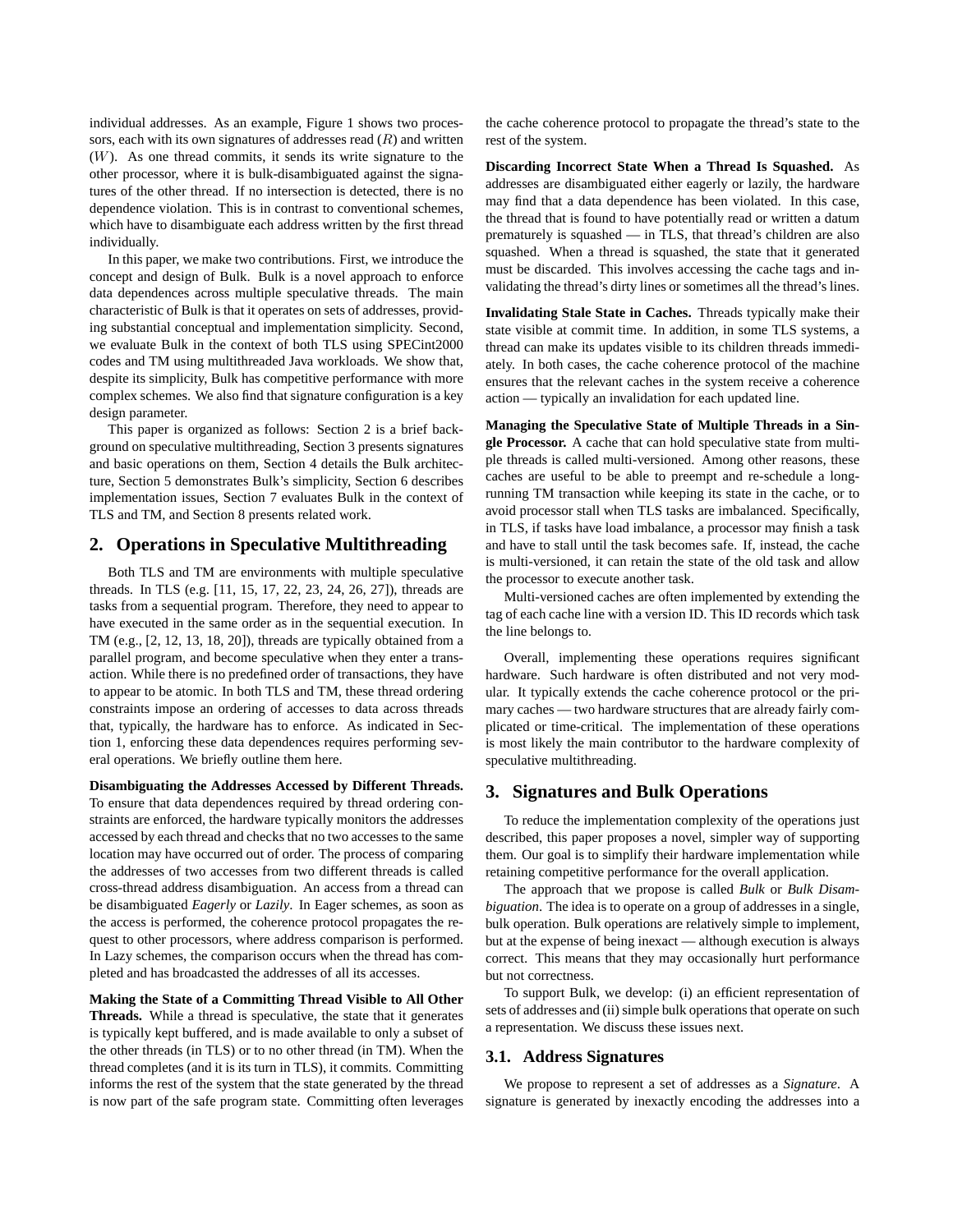register of fixed size (e.g., 2 Kbits), following the principles of hashencoding with allowable errors as described in [3]. Algebraically, given a set of addresses  $A_1$ , we use a hash function  $H$  such that  $A_1 \longmapsto S$ , where S is a signature. H is such that multiple sets of addresses can map into the same S. As a result of such aliasing, S encodes a superset of  $A_1$ . Consequently, when we later decode S with  $H^{-1}$  such that  $S \longmapsto A_2$ , we obtain a set of addresses  $A_2$ such that:  $A_1 \subseteq (A_2 = H^{-1}(H(A_1))).$ 

Figure 2 illustrates how an address is added to a signature. The address bits are initially permuted. Then, in the resulting address, we select a few bit-fields  $C_1, \ldots, C_n$ . Each of these  $C_i$  bit-fields is then decoded and bit-wise OR'ed to the current value of the corresponding  $V_i$  bit-field in the signature. This operation is done in hardware.



**Figure 2.** Adding an address to a signature.

Signature representation has aliasing. Our Bulk design is such that aliasing can hurt performance but not affect correctness. Moreover, Bulk builds the signatures to minimize performance penalties due to aliasing.

## **3.2. Primitive Bulk Operations**

Bulk performs the primitive operations on signatures shown in Table 1. Signature intersection and union are bit-wise AND and OR operations, respectively, on two signatures. Intersecting two signatures produces a third signature that represents a superset of the addresses obtained by intersecting the original address sets. Specifically, for two sets  $A_1$  and  $A_2$ , we have:  $(A_1 \cap A_2) \subseteq$  $H^{-1}(H(A_1) \cap H(A_2))$ . A similar effect occurs for unions.

| Op.           | Description            | Sample Use                 |  |  |
|---------------|------------------------|----------------------------|--|--|
|               | Signature intersection | Address disambiguation     |  |  |
|               | Signature union        | Combining write signatures |  |  |
|               |                        | in transaction nesting     |  |  |
| $= \emptyset$ | Is signature empty?    | Address disambiguation     |  |  |
| $\in$         | Membership of an       | Address disambiguation     |  |  |
|               | address in a signature | with individual address    |  |  |
|               | Signature decoding     | Signature expansion        |  |  |
|               | into sets (exact)      |                            |  |  |

**Table 1.** Primitive bulk operations on signatures.

Checking if a signature is empty involves checking if at least one of its  $V_i$  bit-fields is zero. If so, the signature does not contain any address. The membership operation  $(∈)$  checks if an address a can be in a signature  $S$ . It involves encoding  $a$  into an empty signature as discussed in Section 3.1, then intersecting it with  $S$ , and finally checking if the resulting signature is empty.

Ideally, we would like to be able to decode a signature into its contributing addresses  $A_1$ . However, this is potentially time con-

suming and can generate only a superset of the correct addresses. Instead, we define the decode operation  $(\delta)$  to generate the *exact* set of *cache set indices* of addresses  $A_1$ . We will see that this operation is useful in cache operations using signatures. It can be implemented easily by simply selecting one of the  $C_i$  bit-fields to be the cache index bits of the address and, therefore, the corresponding  $V_i$ will be the cache set bitmask. This particular implementation is not required — if the index bits of the address are spread over multiple  $C_i$ , the cache set bitmask can still be produced by simple logic on multiple  $V_i$ .

Table 1 also lists a sample use of each operation. We will discuss the uses in Section 4. Finally, Figure 3 shows how these operations are implemented.



**Figure 3.** Implementation of the primitive bulk operations on signatures.

## **3.3. Signature Expansion**

There is one other important Bulk operation that is composed of two of the primitive operations in Table 1. This operation is called *Signature Expansion*, and it involves determining which lines in the cache may belong to a signature. This operation is defined as  $H^{-1}(S) \cap T$ , where S is the signature being expanded and T is the set of line addresses present in the cache.

A naive implementation would simply walk the cache tags, take every line address that is valid, and apply the membership operation to it. Unfortunately, this is very inefficient, since the number of matching line addresses may be small. Instead, we can use the decoding operation  $\delta$  on the signature to obtain the cache set bitmask. Then, for each of the selected sets, we can read the addresses of the valid lines in the set and apply the membership operation  $\in$  to each of them.

Figure 4 shows the implementation of signature expansion. The result of applying  $\delta$  on a signature is fed to a finite state machine (FSM). The FSM then generates, one at a time, the index of the selected sets in the bitmask. As each index is provided to the cache, the cache reads out all the valid line addresses in the set. These addresses are then checked for membership in the signature.

# **4. An Architecture for Bulk Disambiguation**

Based on these primitive operations, we can now build the complete *Bulk* architecture. Bulk presumes a multiprocessor with an invalidation-based cache coherence protocol. An application can run both non-speculative and speculative threads. The former send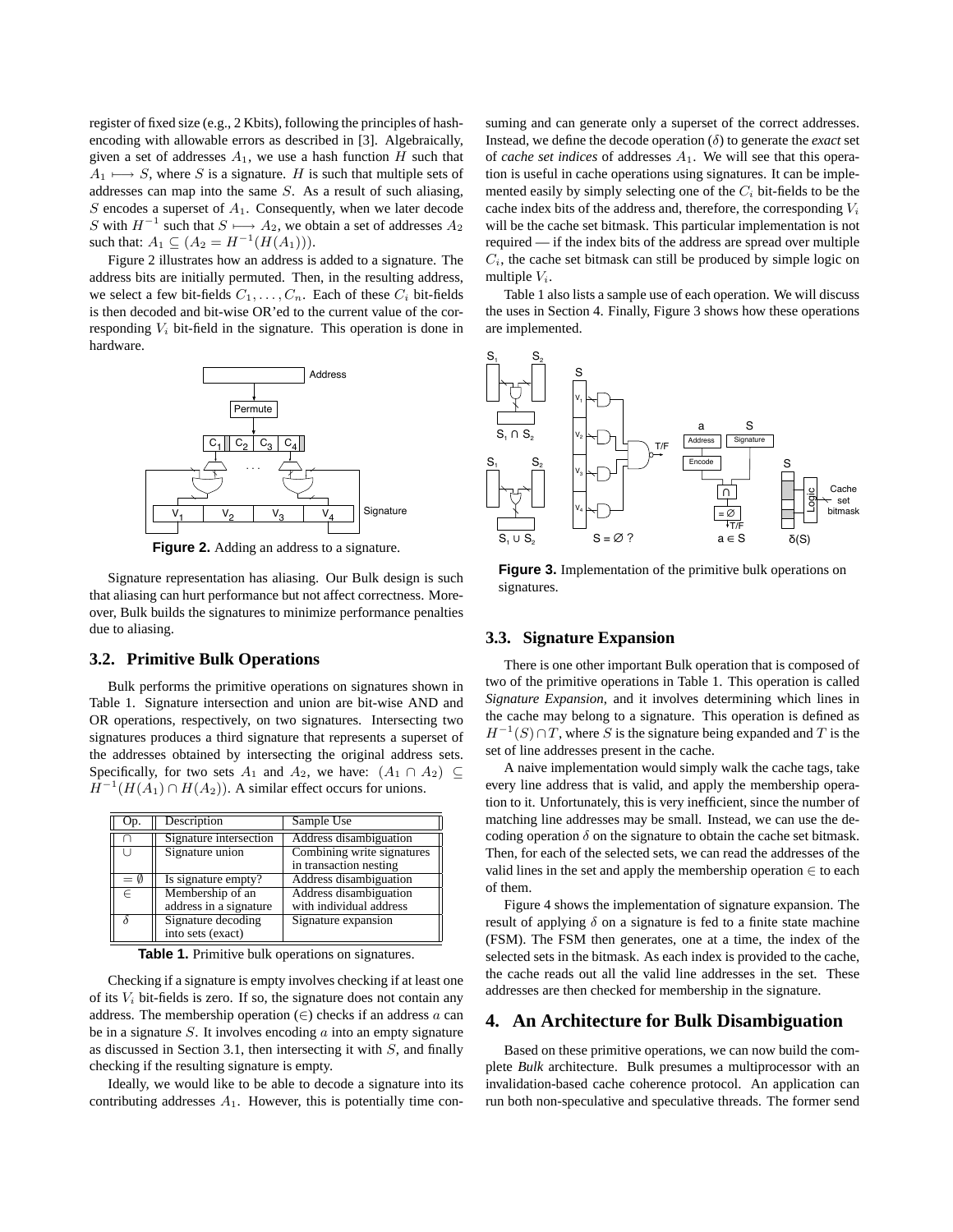

**Figure 4.** Implementation of signature expansion.

invalidations as they update lines; the latter do not send any invalidations until they attempt to commit. At that point, they send a single message out to inform the other threads of a superset of the addresses that they have updated — without sending out the full set of addresses or the data that they have generated. Based on this message, other threads may get squashed and/or may invalidate some of their cache lines. Bulk is, therefore, a lazy scheme as described in Section 2.

In Bulk, every speculative thread has a *Read* (R) and a *Write* (W) signature in hardware (Figure 1). At every load or store, the hardware adds the requested address to  $R$  or  $W$ , respectively, as shown in Figure 2. If the speculative thread is preempted from execution, its  $R$  and  $W$  signatures are still kept in the processor.

In the following, we describe the operation of Bulk, including thread commit and squash, bulk address disambiguation, bulk invalidation, and disambiguation at fine grain. We conclude with the overall architecture of Bulk.

#### **4.1. Thread Commit and Squash**

Consider a speculative thread *C* that finishes and wants to commit its speculative state. It first obtains permission to commit (e.g. gaining ownership of the bus). When the thread knows that its commit will proceed, it clears its  $W_C$  and  $R_C$  signatures. Then, it sends out its write signature  $W_C$  so that it can be disambiguated against all other threads in the system (Figure 1). This is shown in Figure  $5(a)$ .

In Bulk, the committing thread never sends the expanded list of addresses it wrote. Moreover, note that Bulk is not concerned about how the system handles commit races — several threads attempting to commit at once. This is a matter for the protocol and network to support. However, by sending only a single signature message, Bulk may simplify the handling of such races.

Figure 5(b) shows the actions at a thread *R* that receives the signature from the committing one. First, it performs *Bulk Address Disambiguation* (Section 4.2) against its local read  $(R_R)$  and write  $(W_R)$  signatures. This operation decides whether the thread needs to be squashed. If it is, thread *R* uses its write signature  $(W_R)$  to *Bulk Invalidate* (Section 4.3) all the cache lines that it speculatively modified<sup>1</sup>. Then, it clears its  $R_R$  and  $W_R$ .

Regardless of the outcome of the bulk address disambiguation, all the lines written by the committing thread that are present in thread *R*'s cache need to be invalidated. This is done by using the



Figure 5. Flowchart of the commit process: committing thread (a) and receiver thread (b).

write signature of the committing thread  $(W_C)$  to perform a bulk invalidation on thread *R*'s cache.

## **4.2. Bulk Address Disambiguation**

The memory addresses written by a committing thread *C* are disambiguated in hardware against the memory addresses accessed by a receiver thread *R* using bulk operations on signatures. If

$$
W_C \cap R_R \neq \emptyset \quad \lor \quad W_C \cap W_R \neq \emptyset \tag{1}
$$

then we have detected a potential read-after-write or a potential write-after-write dependence between the threads. In this case, thread *R* is squashed; otherwise, it may continue executing. Writeafter-write dependences induce squashes because threads could have updated a fraction of a line, and because an additional reason discussed in Section 4.4.

Bulk disambiguation is very fast and simple. However, it may have false positives due to address aliasing and cause unnecessary squashes. In our experiments of Section 7, we show that the number of false positives is reasonable and does not affect performance significantly. We also show that signatures can be constructed to minimize the number of false positives.

Signatures are designed to encode a certain granularity of addresses — e.g., line addresses or word addresses. In each case, disambiguation occurs at the granularity encoded in the signature. However, if we disambiguate at a granularity smaller than the cache line, the hardware has to be able to merge partial updates of lines. Section 4.4 discusses this issue.

Finally, not all disambiguations are done in bulk. Nonspeculative threads send individual invalidations as they update lines. In this case, when *R* receives an invalidation for address *a*, it uses the membership operation to check if  $a \in R_R \vee a \in W_R$ . If the test is true,  $R$  is squashed.

## **4.3. Bulk Invalidation**

A thread  $R$  performs bulk invalidation in two cases. The first one is when it is squashed; it uses its  $W_R$  to invalidate all its dirty

 $1$ In TLS, other cache lines may be invalidated as well (Section 6.3).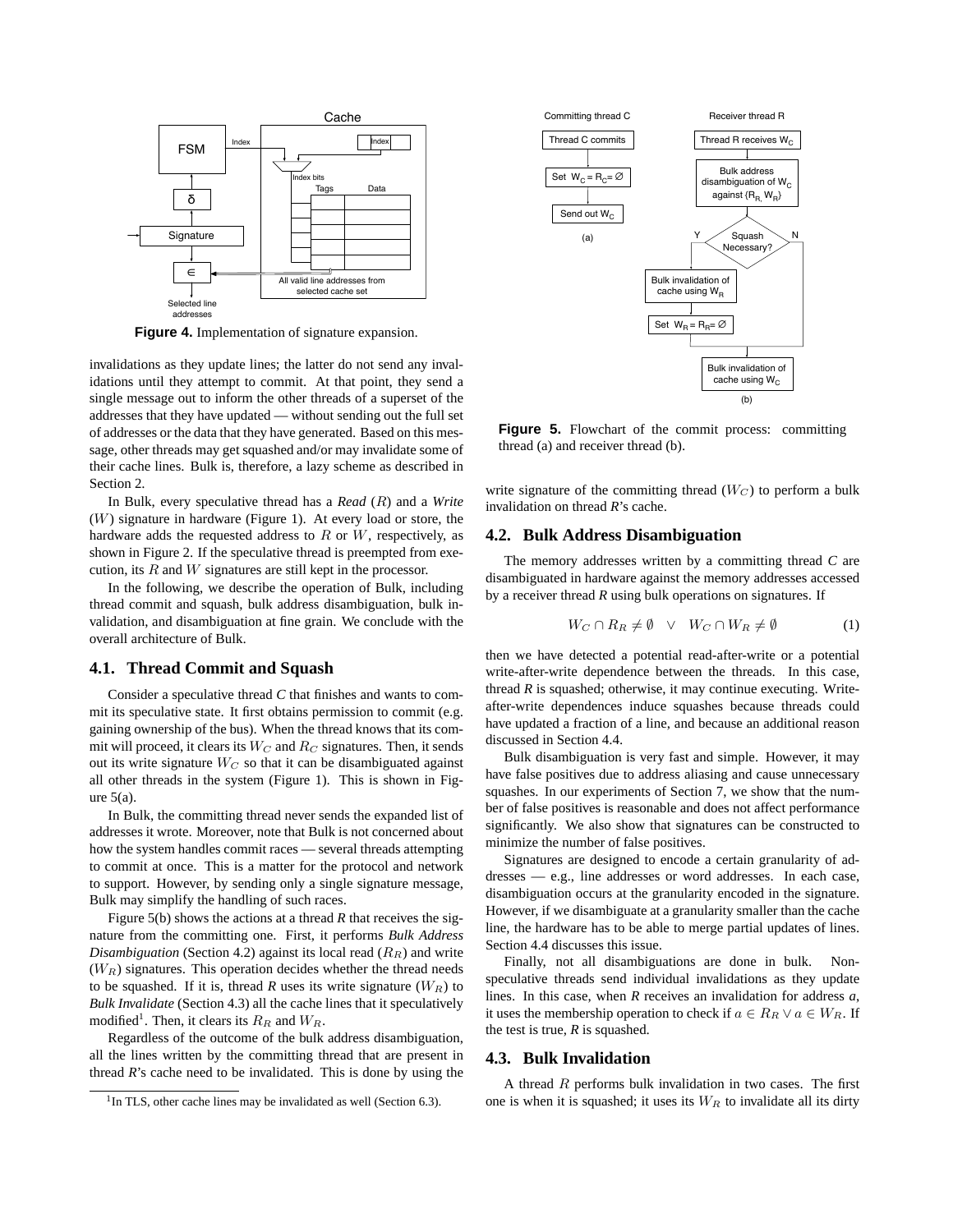cache lines. The second one is when it receives the write signature of a committing thread  $(W_C)$ ; it invalidates all the lines in its cache that are in  $W_C$ .

In Bulk, the first case would not work correctly if a cached dirty line that is either non-speculative or was written by another speculative thread *S* appears, due to aliasing, to belong to  $W_R$ . Bulk would incorrectly invalidate the line.

To avoid this problem while still keeping the hardware simple, Bulk builds signatures in a special way, and restricts in a certain way the dirty lines that can be in the cache at a time. Specifically, Bulk builds signatures so that the decode operation  $\delta(W)$  of Section 3.2 can generate the *exact* set of cache set indices of the lines in W. Section 3.2 discussed how this is easily done. In addition, Bulk enforces that any dirty lines in a given cache set can only belong to a single speculative thread or be non-speculative. In other words, if a cache set contains a dirty line belonging to speculative thread S, any other dirty line in that same set has to belong to  $S$  — although no restrictions are placed on non-dirty lines. Similarly, if a cache set contains a non-speculative dirty line, any other dirty line in the set has to be non-speculative as well. We call this restriction the *Set Restriction*. Section 4.5 explains how Bulk enforces the Set Restriction. Overall, with the way Bulk generates signatures and the Set Restriction, we have solved the problem — Bulk will not be incorrectly invalidating dirty lines.

We can now describe how the two cases of bulk invalidation proceed. They start by performing Signature Expansion on the write signature ( $W_R$  for the first case and  $W_C$  for the second one). Recall from Section 3.3 that Signature Expansion is an operation composed of two primitive Bulk operations. It finds all the lines in the cache that may belong to W. It involves applying  $\delta(W)$  and, for each of the resulting sets, reading all the line addresses  $a$  and applying the membership test  $a \in W$ . For each address b that passes the membership test, the two cases of bulk invalidation perform different operations.

In the case of invalidating dirty lines on a squash, Bulk checks if b is dirty. If so, Bulk invalidates it. Thanks to the way signatures are built and the Set Restriction, b cannot be a dirty line that belongs to another speculative thread or is non-speculative.

In the case of invalidating the addresses present in the write signature of a committing thread  $C$ , Bulk checks if  $b$  is clean. If so, Bulk invalidates it. It is possible that  $b$  passed the membership test due to aliasing and therefore is not really in  $W_C$ . If so, we may hurt performance but not correctness. In addition, note that Bulk takes no action if  $b$  is dirty. The reason is that this is the case of a nonspeculative dirty line whose address appears in  $W_C$  due to aliasing. Indeed, if b belonged to a speculative thread, it would have caused a squash. Moreover, it cannot be dirty non-speculative and be written by the committing thread  $C$ .

#### **4.4. Disambiguating at Fine Grain**

If the signatures are built using addresses that are of a finer granularity than memory lines, then the bulk disambiguation occurs at that granularity. For example, if signatures use word addresses, two speculative threads that have updated different words of a line will commit without causing a dependence violation (except if aliasing occurs). Word-level disambiguation improves performance in many TLS codes [6], but requires that the partially updated memory lines

merge in the order in which the threads commit. Bulk supports this case without modifying the cache or the cache coherence protocol.

To do so, Bulk slightly modifies the process of bulk invalidation for the case when it needs to invalidate the lines that are in the write signature  $W_C$  of a committing thread C. Specifically, consider that the committing thread  $C$  and a second thread  $R$  have written to a different word of a line. Since we encode word addresses in the signatures, when  $R$  performs the bulk disambiguation of the arriving  $W_C$  against its own  $W_R$  and  $R_R$ , it finds no violation. However, as it performs bulk invalidation, it can find a cache line whose address b passes the membership test, is dirty, and (this is the new clue) is in a cache set present in  $\delta(W_R)$ . This line has suffered updates from both threads.

In this case, Bulk has to merge the two updates and keep the resulting line in R's cache. To do so, Bulk uses  $W_R$  and b to generate a (conservative) bitmask of the words in the line that were updated by  $R$ . This is done with an Updated Word Bitmask functional unit that takes and manipulates the appropriate bits from  $W_R$ (Figure 6). This bitmask is conservative because of word-address aliasing. However, it cannot include words that were updated by the committing thread  $C$  — otherwise,  $R$  would have been squashed in the disambiguation operation. Then, Bulk reads the line from the network and obtains the version just committed. The committed version is then updated with the local updates specified in the word bitmask (Figure 6), and the resulting line is written to the cache. Note that this process requires no cache modifications — not even per-word access bits.



**Figure 6.** Merging lines partially updated by two speculative threads.

From this discussion, it can be deduced why the  $W_C \cap W_R$  component of Equation 1 is required even in word-level disambiguation. Specifically,  $W_R$  is conservative due to aliasing, and the word bitmask of Figure 6 could include (due to aliasing) words that thread C wrote. In this case, if Bulk did not perform the  $W_C \cap W_R \neq \emptyset$ test and did not squash  $R$ , we would be incorrectly merging the lines.

#### **4.5. Overall Bulk Architecture**

Based on the previous discussion, Figure 7 shows the overall Bulk architecture. It is placed in a *Bulk Disambiguation Module* (BDM) that includes several components. The BDM has a read and a write signature for each of the several speculative versions supported by the processor. Supporting multiple speculative versions is useful for buffering the state of multiple threads or multiple checkpoints.

The BDM also has a set of functional units. They perform the primitive bulk operations of Table 1, the Signature Expansion of Section 3.3, and the bitmask of updated words of Section 4.4.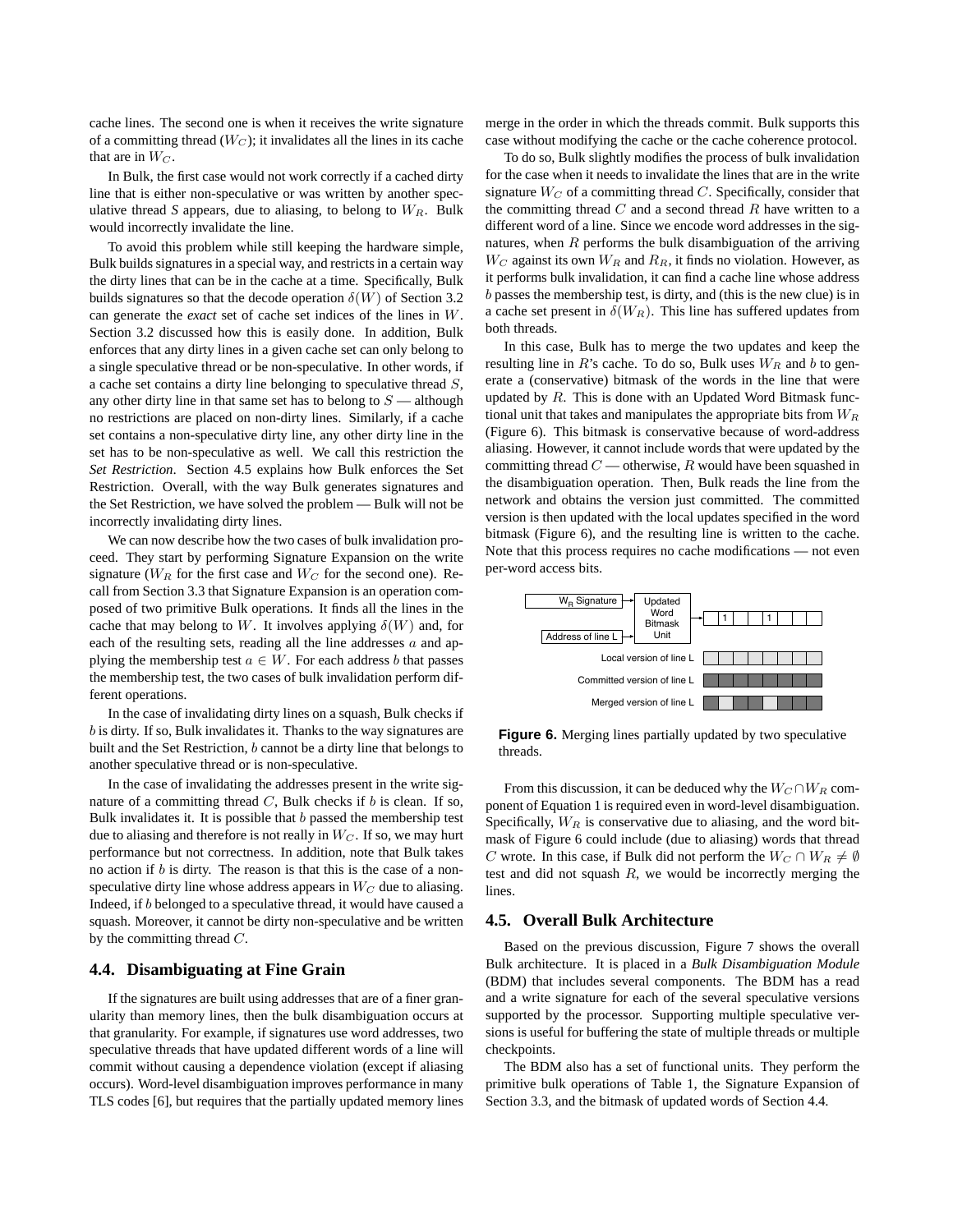

**Figure 7.** Overview of the Bulk Disambiguation Module (BDM).

The BDM includes two registers with as many bits as sets in the cache. They contain cache set bitmasks resulting from applying the decode operation  $(\delta)$  to certain signatures. Specifically, one decodes the write signature of the thread that is currently running on the processor ( $\delta(W_{run})$ ). The other contains the logical-OR of the decoded versions of all the other write signatures in the processor. They belong to speculative threads that have state in the cache but have been preempted from the CPU ( $OR(\delta(W_{pre}))$ ). This bitmask is updated at every context switch.

These bitmasks are used to identify which dirty lines in the cache are speculative and to which thread they belong. This is necessary because the cache has no notion of what lines or words are speculative — we keep the cache *unmodified* relative to a non-speculative system. For example, consider an external read request that reaches the BDM and wants to access a cache set that has a bit set in the  $\delta(W_{run})$ . We know that any dirty line in that set is speculative and belongs to the running thread. Consequently, the BDM nacks the request, preventing it from getting speculative data. If the request wanted to read a line that was clean in the cache, no harm is done, since the memory will respond.

In addition, these bitmasks also help the BDM Controller maintain the Set Restriction. Specifically, when a speculative thread issues a write to the cache, the BDM Controller checks the local  $\delta(W_{run})$  and  $OR(\delta(W_{pre}))$ . If both bitmasks have a zero in the entry corresponding to the requested set, the write can proceed to the cache. However, before the write is allowed to update the cache, any dirty line in the corresponding cache set is written back to memory. The corresponding entry in  $\delta(W_{run})$  is then set.

If, instead, the bitmask entries are (1,0), respectively, the write can update the cache directly. Finally, if they are (0,1), a special action is taken to preserve the Set Restriction. Depending on the implementation, this can be preempting the thread, squashing the preempted thread that owns the dirty lines in the set, or merging the two threads that want to own lines in the same set. Overall, with this support, Bulk guarantees the Set Restriction. Thanks to this restriction and the way Bulk builds signatures, it is the case that, for any two write signatures  $W_1$  and  $W_2$  in the processor,  $W_1 \cap W_2 =$ ∅.

# **5. Simplicity of Bulk Disambiguation**

A key feature of Bulk is its conceptual and implementation simplicity. Its simplicity is due to two reasons: its compact representation of sets of addresses, and its definition of a collection of basic primitive operations on the sets. We discuss each reason in turn.

#### **5.1. Compact Representation of Address Sets**

Bulk represents the set of addresses accessed speculatively very concisely. This simplifies the hardware implementation of several operations. Table 2 lists some of the key simplifications in Bulk. We discuss each one in turn.

| Send only a write signature at commit                      |
|------------------------------------------------------------|
| Single-operation full address disambiguation               |
| In expensive recording of speculatively-accessed addresses |
| Compact version representation without version IDs         |
| Fine-grain (per word) disambiguation with no extra storage |
| Commit by clearing a signature                             |

**Table 2.** Key simplifications in Bulk.

A committing thread in Bulk only sends a short, fixed-sized message with its write signature (e.g., 2 Kbits) to all other threads. It does not broadcast the list of individual addresses. This enables more efficient communication and perhaps simpler commit arbitration. Perhaps more importantly, Bulk does not need to walk the cache tags to collect any addresses to broadcast, nor to buffer them before sending them. These issues complicate the commit implementation in conventional systems.

Bulk disambiguates all the addresses of two speculative threads in one single operation. While false positives are possible, our experiments suggest that their frequency is tolerable. In conventional lazy systems, disambiguation is typically lengthy and complicated, as each individual address is checked against the cache tags. Conventional eager systems disambiguate each write separately.

Bulk records the speculatively-read and written addresses in an  $R$  and a  $W$  signature, avoiding the need to modify the tags of cache lines with a Speculative bit. Moreover, consider a long-running thread that reads many lines. Read-only lines can be evicted from the cache in both Bulk and conventional systems, but the system must record their addresses for later disambiguation. Conventional systems require a special hardware structure that grows with the thread length to record (and later disambiguate) all these evicted addresses. Bulk simply uses the  $R$  signature. Written lines that are evicted are handled in a special manner in both conventional systems and Bulk (Section 6.2.2).

Bulk represents multi-version information very concisely. For each version or checkpoint, Bulk stores a read and a write signature. Another related Bulk structure is a cache set bitmask generated from the  $W$  of all the preempted threads (Figure 7). In contrast, conventional systems typically tag each cache line with a version ID, whose size depends on the number of versions supported. Setting, managing, comparing, and clearing many version IDs introduces significant hardware complexity.

Bulk can build signatures using fine-grain addresses (e.g., word or byte) and therefore enable fine-grain address disambiguation without any additional storage cost. In contrast, conventional schemes that perform fine-grain disambiguation typically add perword read and write access bits to each cache line. These bits add significant complexity to a structure that is time-critical.

Finally, Bulk commits a thread by clearing its read and write signatures. This is a very simple operation, and is not affected by the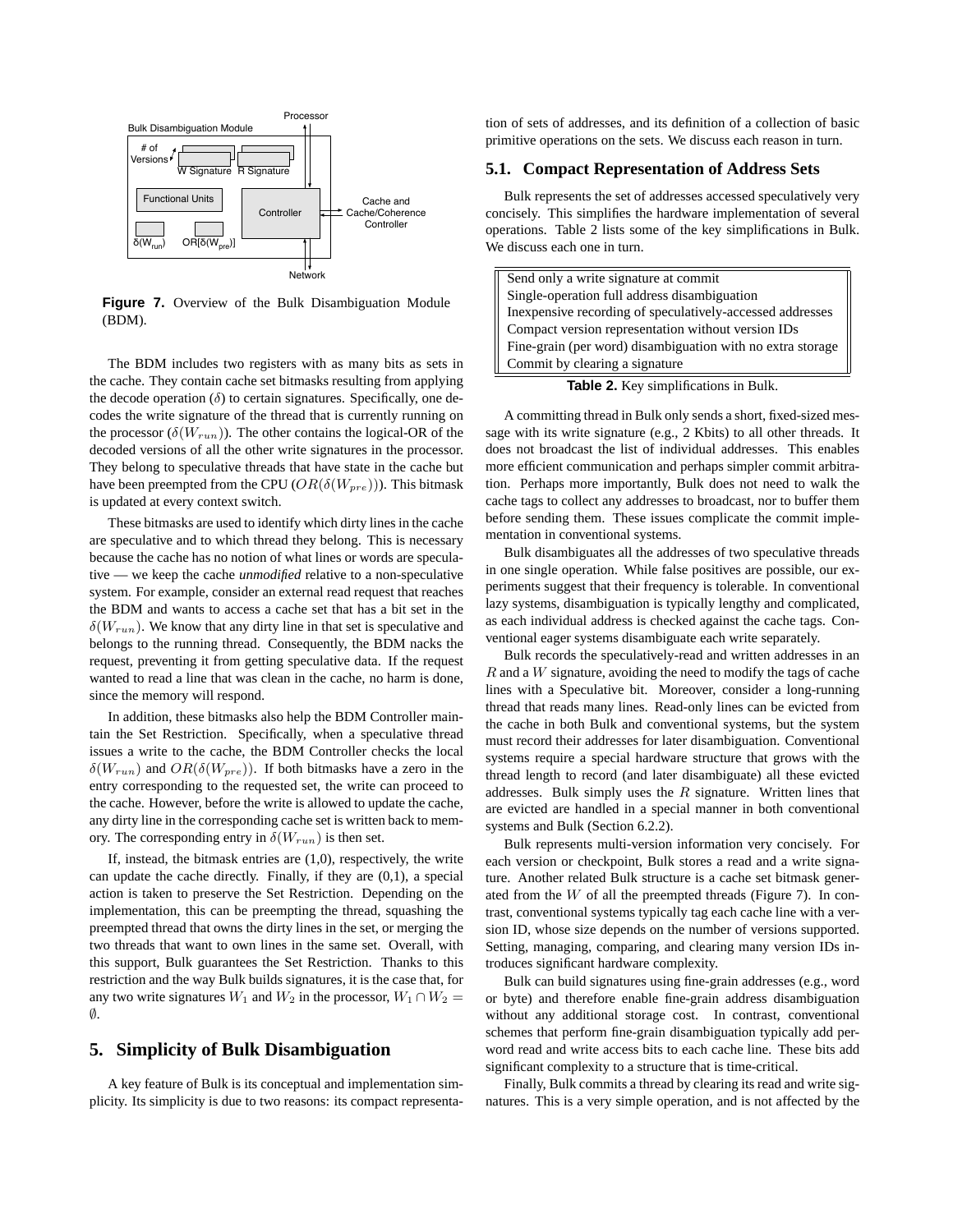number of versions in the cache. In contrast, conventional schemes either gang-clear a Speculative bit in the cache tags, or walk the cache tags to identify the lines belonging to the committing thread. Neither approach is simple to implement, especially when there are lines from many threads in the cache.

# **5.2. Basic Primitive Operations**

The second reason for Bulk's simplicity is that is uses a set of well-defined basic operations. They are those in Table 1, the Signature Expansion of Section 3.3, and the Updated Word Bitmask operation of Section 4.4. These operations map high-level computations on sets directly into hardware.

# **6. Implementation Issues**

This section examines some implementation details relevant to signatures and the use of Bulk in TM and TLS.

## **6.1. Signature Encoding**

Address aliasing in signatures is an important concern for Bulk because it may degrade performance. Therefore, we would like to choose a signature implementation that minimizes aliasing. Given our generic signature mechanism presented in Section 3.1, there are many variables that can be adjusted to control address aliasing, including the total size of the signature, the number and size of the  $V_i$  and  $C_i$  bit-fields, and how the address bits are permuted. The whole space is very large but the main trade-off is between signature size and accuracy — the latter measured as the relative absence of false positives. We evaluate this trade-off in Section 7.5.

Although signatures are small (e.g., 2 Kbits), we may want to further reduce the cost of sending them over the interconnection network. Specifically, since they potentially have many sequences of zeros, we compress them with run-length encoding (RLE) before broadcasting. RLE is simple enough to be easily implemented in hardware and is highly effective at compressing signatures. We analyze RLE's impact in Section 7.5.

# **6.2. Issues in Transactional Memory (TM)**

Two important issues in TM are transaction nesting and the actions taken on cache overflow and context switch. We consider how Bulk addresses them.

#### **6.2.1. Transaction Nesting**

Figure 8 shows a transaction nested inside another. The transaction begin and end statements divide the code into three sections, labeled *1*, *2*, and *3*. An intuitive model of execution for this code is that of closed nested transactions with partial rollback. In closed nested transactions [19], an inner transaction does not become visible to the other threads until the outer transaction commits. With partial rollback, we mean that, if a dependence violation is detected on an access in section *i*, we only rollback execution to the beginning of section *i* and re-execute from there on.

Bulk can easily support this model. Recall from Section 4.5 that a processor's BDM supports multiple versions, each one with a read and a write signature. Consequently, Bulk creates a separate read and write signature for each of the three code sections in the figure. We call them  $R_1$  and  $W_1$ ,  $R_2$  and  $W_2$ , and  $R_3$  and  $W_3$  in the figure.



**Figure 8.** Supporting nested transactions in Bulk.

As shown in the figure, when the thread receives a  $W_C$  from a committing transaction, it performs bulk address disambiguation in order, starting from  $R_1$  and  $W_1$ , and finishing with  $R_3$  and  $W_3$ . If a violation is detected in a section (e.g., in *3*), only that section and the subsequent ones are squashed and restarted.

The three pairs of signatures are kept until section *3* finishes execution. At that point the outer transaction attempts to commit. The write signature that it broadcasts to all other threads is the union of  $W_1$ ,  $W_2$ , and  $W_3$ .

## **6.2.2. Overflow and Context Switch**

In TM, two potentially costly events are the overflow of speculative lines from the cache and the preemption of an executing speculative thread in a context switch. In the former, conventional schemes typically send the overflowed line addresses (and in the case of dirty lines their data as well) to an overflow area in memory, where the addresses still need to be checked for potential dependences [2, 20]. In a context switch, many conventional schemes move the cached state of the preempted speculative thread to the overflow area [2, 20].

Bulk reduces the complexity and the performance overhead of having to deal with overflows and context switches. The three reasons are shown in Table 3. In the following, we consider overflow and context switches in turn.

| Addresses of overflowed lines are not accessed           |  |
|----------------------------------------------------------|--|
| when disambiguating threads                              |  |
| A processor efficiently determines if it needs to access |  |
| the overflow area                                        |  |
| Supporting multiple $R$ and $W$ signatures in the        |  |
| BDM substantially minimizes overheads                    |  |

| <b>Table 3.</b> Ways in which Bulk reduces the complexity and per- |
|--------------------------------------------------------------------|
| formance overhead of overflows and context switches.               |

In Bulk, when dirty lines from a speculative thread are evicted from the cache, they are moved to a per-thread overflow area in memory. However, recall that address disambiguation in Bulk is exclusively performed using signatures. Therefore, unlike in conventional schemes, the overflowed addresses in memory are not accessed when Bulk disambiguates threads. A thread with overflowed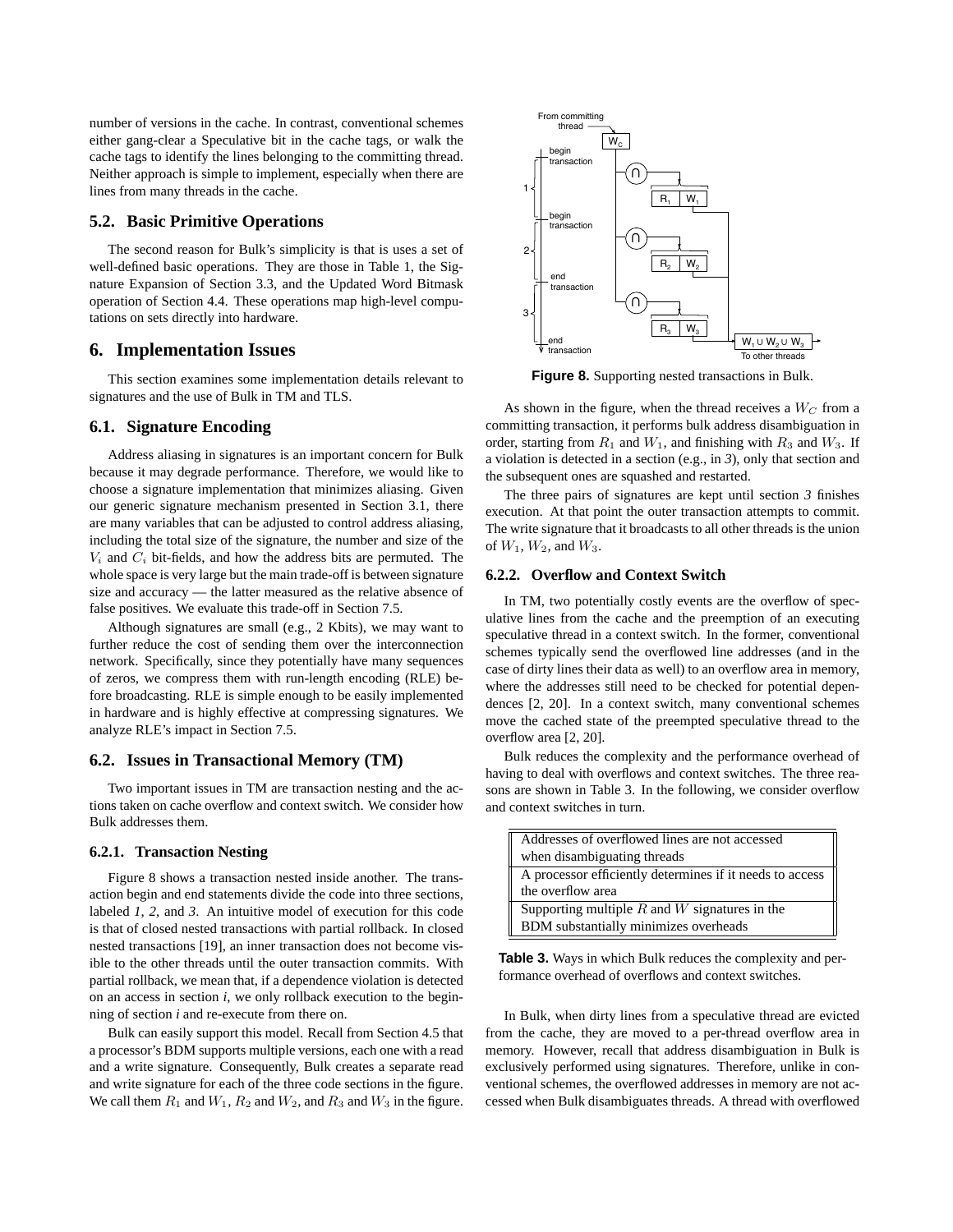lines that receives a  $W_C$  from a committing thread simply operates on its signatures and performs bulk invalidation of cached data only. It only accesses its overflow area to deallocate it  $-$  if the disambiguation found a dependence.

During a speculative thread's normal execution, a thread may request data that happens to be in its overflow area. Bulk provides an efficient mechanism for the processor to know whether it needs to access the overflow area. Specifically, when a thread overflows, the BDM sets an Overflow bit (O) for it. When the thread next misses in the cache (say, on address  $a$ ), as the BDM intercepts the request (Figure 7), it checks the O bit. If it is set, the BDM tests if  $a \in W$ . If the result is false, the request does not need to access the overflow area, and can be sent to the network.

Finally, consider context switches. In Bulk, when a thread is preempted, it still keeps its  $R$  and  $W$  signatures in the BDM. A new pair of signatures is assigned to the newly scheduled thread (Section 4.5). Consequently, as long as there are enough R and  $W$ signatures in the processor's BDM for the running and preempted threads, disambiguation proceeds as efficiently as usual in the presence of overflows and context switches.

When a processor finally runs out of signatures, the  $R$  and  $W$ signatures of one thread, say  $i$ , are moved to memory. In this case, the thread's cached dirty lines are also moved to memory — since the cache would not know what thread is the owner of these dirty lines. From here on, the  $W_C$  of committing threads and individual writes from non-speculative threads need to disambiguate against the  $R_i$  and  $W_i$  in memory. This operation is similar to the disambiguation against overflowed addresses in memory that is supported in conventional systems (e.g., [20]) — yet simpler, because signatures are small and fixed-sized, while overflowed line addresses need a variable amount of storage space. When space opens up in the BDM, the  $R_i$  and  $W_i$  signatures are reloaded, possibly together with some or all its dirty lines in the overflow area.

## **6.3. Issues in Thread-Level Speculation (TLS)**

As far as Bulk is concerned, the key difference between TLS and TM is that, in TLS, speculative threads can read speculative data generated by other threads. As a result, Bulk needs to be extended slightly. Specifically, when a thread is squashed, it also uses its R signature to bulk-invalidate all the cache lines that it has read. The reason is that they may contain incorrect data read from a predecessor speculative thread that is also being squashed.

We also note that threads in TLS often have fine-grain sharing, especially between a parent thread and the child thread that it spawns. The child often reads its live-ins from the parent shortly after being spawned. If we keep Bulk as is, the child will often be squashed when the parent commits.

To enhance performance, we propose one improvement: not to squash a thread if it reads data that its parent generated before spawning it. We call this improvement *Partial Overlap*. For simplicity, we only support it for the first child of a given thread.

Partial Overlap requires three extensions to Bulk. The first one is that, at the point where a thread spawns its first child, the hardware starts generating a shadow write signature  $W_{sh}$  in parallel as it builds up the usual write signature  $W$  (Figure 9). From the point of the spawn on, both signatures are updated at every write.

Secondly, when a thread commits, it sends both its write signature W and its shadow one  $W_{sh}$  (Figure 9). Its first child —





**Figure 9.** Supporting Partial Overlap in TLS.

identified by its thread ID — uses  $W_{sh}$  for disambiguation, while all other threads use  $W$ . Finally, when a thread spawns it first child, it passes along with the spawn command its current  $W$  (Figure 9). In the receiving processor, the spawn operation includes a bulk invalidation of the clean cached lines whose addresses are in W.

With this support, before the child thread starts in a processor, the cache is emptied of any addresses whose data has been modified by the parent. Consequently, on accessing such addresses, the child will miss in its cache and obtain the data from its parent's. Then, when the parent commits, address disambiguation will not include addresses updated by the parent only before spawning the child.

# **7. Evaluation**

In this section, we evaluate Bulk in the context of both TM and TLS. After presenting our evaluation setup in Section 7.1, we show that Bulk induces a very small performance degradation in Section 7.2. We characterize the main aspects of the bulk operations in Section 7.3. We then present bandwidth issues in Section 7.4. Finally, we show the trade-offs of signature encoding in Section 7.5.

#### **7.1. Evaluation Setup**

For the TLS evaluation, we compile the applications using a fully automatic profile-based TLS compilation infrastructure [16]. We run the binaries on an execution-driven simulator [21] with detailed processor core and memory system models, including all TLS operation overheads, such as thread spawn, thread squash, and versioning support. We used the SPECint2000 applications running the *ref* data set. We run all the SPECint2000 applications except *eon* (C++ is not supported) and *gcc* and *perlbmk* (our compiler cannot handle them).

For the TM evaluation, we modified Jikes RVM [1] to add *begin* and *end* transaction annotations to Java programs. We convert lockbased constructs into transactions using methods similar to [4]. We ran our modified Jikes RVM on the Simics full-system simulator enhanced to collect memory traces and transaction annotations. These traces were then analyzed in our TM simulator. Our TM model supports execution of non-transactional code as in [2, 18, 20]. The TM simulation includes a detailed memory model. As listed in Table 4, the applications used were SPECjbb2000 and programs from the Java Grande Forum (JGF) multithreaded benchmarks package.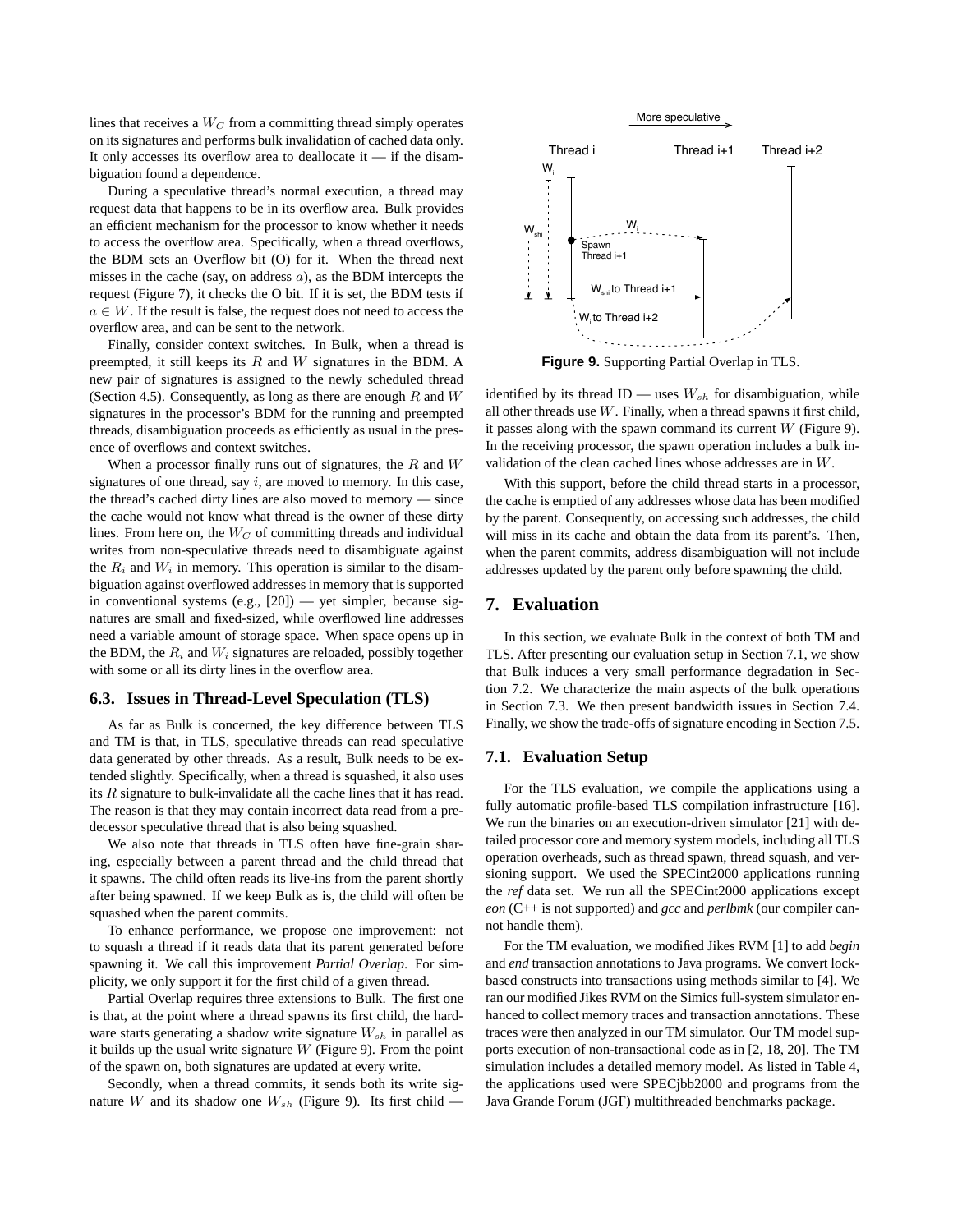| Application | Suite       | Description                   |  |  |
|-------------|-------------|-------------------------------|--|--|
| ch          | JGF         | Cryptography Benchmark        |  |  |
| jgrt        | JGF         | 3D Ray Tracer                 |  |  |
| lu          | JGF         | LU matrix factorization       |  |  |
| JGF<br>mc   |             | Monte-Carlo simulation        |  |  |
| moldyn      | JGF         | Molecular dynamics            |  |  |
| series      | JGF         | Fourier coefficient analysis  |  |  |
| sjbb2k      | <b>SPEC</b> | SPECjbb 2000 (business logic) |  |  |

**Table 4.** Java applications used in the TM experiments.

Table 5 presents the architectural parameters for the TLS and TM architectures. For the TM experiments, the signatures are configured to encode line addresses. For TLS, since the applications evaluated have fine-grain sharing, signatures are configured to encode word addresses. In both the TLS and TM experiments, we compare Bulk to conventional systems that perform exact address disambiguation. Conventional systems can be *Eager*, if disambiguation occurs as writes are performed, or *Lazy*, if threads disambiguate all their updates when they commit. Finally, our baseline Bulk includes support for Partial Overlap in TLS (Section 6.3) and for overflows and context switches in TM (Section 6.2.2). It does not include support for partial rollback of nested transactions (Section 6.2.1).



**Table 5.** Architectural parameters used in the simulations. OC and RT stand for occupancy and round trip from the processor, respectively. In the permutations, the bit indices are from line addresses (26 bits) in TM and from word addresses (30 bits) in TLS. The high-order bits not shown in the permutation stay in their original position.

## **7.2. Performance**

Figure 10 shows the performance of Eager, Lazy, and Bulk in TLS compared to sequential execution. The results show that using Bulk has little impact on performance — only a geometric mean slowdown of 5% over Eager. Most of the performance degradation happens when going from Eager to Lazy. This degradation comes mainly from not restarting offending tasks as early as Eager does. The small difference between Lazy and Bulk is due to the inexactness of signatures.

Figure 10 also includes the performance of Bulk without the support for Partial Overlap discussed in Section 6.3. This is shown

in the BulkNoOverlap bar. The geometric mean speedup of BulkNoOverlap is 17% lower than that of Bulk. The reason for this significant difference is that SPECint applications tend to have finegrain sharing, especially between adjacent threads. As a related point, in these experiments, Lazy also includes support for a scheme similar to Partial Overlap but with exact information. We do this to have a fair comparison with Bulk.



**Figure 10.** Performance of Eager, Lazy, and Bulk in TLS.

Figure 11 compares the performance of Bulk, Lazy, and Eager in the context of TM. The performance of Bulk and Lazy is approximately the same. We expected to see similar performance in Eager and Lazy, which is the case for all applications except SPECjbb2000. There are two reasons why SPECjbb2000 is faster in Lazy than in Eager. First, there is a situation where Eager has forward progress problems. This is shown in Figure 12(a), where two threads read and write the same location inside a transaction, and they keep squashing each other repeatedly<sup>2</sup>. The second reason involves a situation where a squash happens in Eager but not in Lazy, as shown in Figure 12(b).



**Figure 11.** Performance of the different schemes in TM.

The Bulk-Partial bar in Figure 11 shows the performance of supporting partial rollback in nested transactions (Section 6.2.1). The plot shows that the impact of partial rollback is minor. This is due to the relatively low frequency and depth of transaction nesting in our Java applications. In addition, we observed that nested transactions frequently access common pieces of data, which makes it likely that if a conflict happens, it will involve multiple sections of a nested transaction, decreasing the benefits of partial rollback.

 $2$ To solve this problem in Eager, we detect this situation and choose to let the longer-running thread make progress and commit, while the other thread stalls.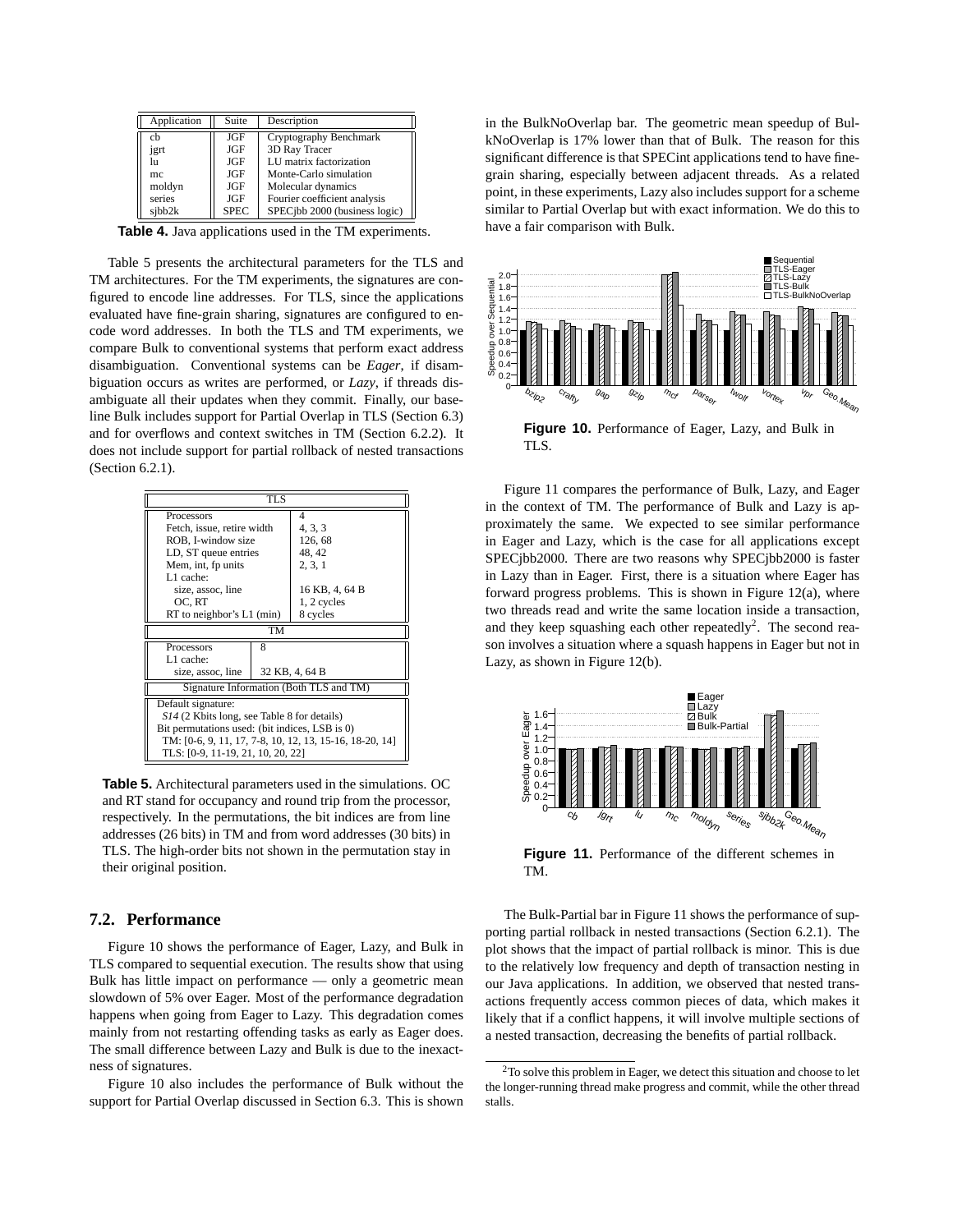

**Figure 12.** Examples of code patterns from SPECjbb2000 where the performance of Eager suffers.

# **7.3. Characterization of Bulk**

Table 6 characterizes Bulk in TLS. The columns labeled *Task Properties* show the average sizes in words of the read and write sets (i.e., footprints) of the tasks. They also show the average size in words of the dependence sets of the squashed tasks. The dependence set is the result of the intersection between a committing task's write set and the read and write sets of the squashed task. Note that read sets tend to be significantly larger than write sets. Also, dependence sets are small.

|        |       | <b>Task Properties</b> |                         |      | <b>False Positives</b> | <b>Set Restriction</b> |              |
|--------|-------|------------------------|-------------------------|------|------------------------|------------------------|--------------|
|        | Rd    | Wr                     | $\overline{\text{Dep}}$ | Sq   | False                  | Safe                   | Wr-Wr        |
| Appl   | Set   | <b>Set</b>             | Set                     | (% ) | Inv/Com                | WB/Tsk                 | Cn f/1 k     |
|        | Size  | Size                   | Size                    |      | (Avg)                  | (Avg)                  | <b>Tasks</b> |
|        | (W)   | (W)                    | (W)                     |      |                        |                        | (Avg)        |
| bzip2  | 30.2  | 4.9                    | 1.0                     | 10.5 | 0.1                    | 2.9                    | 0.1          |
| crafty | 109.0 | 23.2                   | 2.6                     | 16.5 | 0.0                    | 11.5                   | 0.3          |
| gap    | 42.4  | 13.4                   | 6.6                     | 0.4  | 0.5                    | 3.7                    | 0.0          |
| gzip   | 14.3  | 4.8                    | 2.0                     | 1.4  | 0.0                    | 1.5                    | 0.0          |
| mcf    | 12.3  | 0.7                    | 1.0                     | 1.1  | 0.0                    | 0.4                    | 0.0          |
| parser | 29.6  | 7.1                    | 2.3                     | 2.1  | 0.1                    | 2.2                    | 5.5          |
| twolf  | 41.1  | 6.4                    | 1.4                     | 14.0 | 0.3                    | 6.3                    | 0.2          |
| vortex | 34.7  | 23.5                   | 3.6                     | 10.4 | 0.3                    | 6.4                    | 31.6         |
| vpr    | 43.1  | 8.7                    | 1.1                     | 5.6  | 0.5                    | 4.1                    | 0.0          |
| Avg    | 39.6  | 10.3                   | 2.4                     | 6.9  | 0.2                    | 4.3                    | 4.2          |

**Table 6.** Characterization of Bulk in TLS.

The columns labeled *False Positives* characterize the impact of address aliasing in signatures. The *Squash* column shows the percentage of task squashes that were caused by collisions between signatures due to aliasing. The *False invalidations per commit* column shows the average number of cache lines that were invalidated due to aliasing during a bulk invalidation following a task commit. The figure shows the total over all the caches for a single commit operation. Overall, these numbers are low and explain why false positives do not affect performance much in Figure 10.

The columns labeled *Set Restriction* show the impact of using our Set Restriction (Section 4.3). The *Safe WB per task* column shows how many non-speculative dirty lines had to be written back to memory per task due to the Set Restriction. These lines often remain in the cache in clean state, since the victim line is another line in the set. The *Wr-Wr conflicts per 1000 tasks* column shows how often a speculative task attempts to write a line in a set that already contains a dirty line from another speculative task. In these cases, the most speculative task of the two is squashed to keep the Set Restriction. We see that this situation is very infrequent, happening on average only 4 times every 1000 tasks.

Table 7 characterizes Bulk in the context of TM. The *Transaction Properties* columns show the average read and write set sizes of the transactions, and the dependence set size of the squashed transactions. The set sizes are measured in line lines. As expected, read set sizes are always a few times larger than write set sizes. On average, write sets hold 22 lines, while read sets hold 68 lines. Enumerating the addresses in hardware would induce considerable overhead. On average, the size of the dependence set is only about 2 lines.

|        |      |      | <b>Transaction Properties</b> | <b>False Positives</b> |         | Set Rest. | Overflow  |
|--------|------|------|-------------------------------|------------------------|---------|-----------|-----------|
|        | Rd   | Wr   | Dep                           | Sq                     | False   | Safe      | Accesses  |
| Appl   | Set  | Set  | Set                           | (% )                   | Inv/Com | WB/Tr     | Bulk/Lazy |
|        | Size | Size | Size                          |                        | (Avg)   | (Avg)     | (% )      |
|        | (L)  | (L)  | (L)                           |                        |         |           |           |
| cb     | 73.6 | 26.9 | 1.4                           | 20.0                   | 0.6     | 1.5       | 6.2       |
| jgrt   | 67.1 | 22.1 | 1.3                           | 22.1                   | 0.2     | 0.5       | 4.3       |
| lu     | 81.7 | 27.3 | 1.3                           | 12.8                   | 0.7     | 0.8       | 5.6       |
| mc     | 51.6 | 17.6 | 1.9                           | 9.8                    | 0.1     | 2.6       | 3.3       |
| moldyn | 70.2 | 25.1 | 1.3                           | 10.7                   | 0.4     | 0.4       | 2.6       |
| series | 86.9 | 25.9 | 1.1                           | 13.7                   | 0.1     | 0.3       | 2.1       |
| sjbb2k | 41.6 | 11.2 | 1.4                           | 7.7                    | 0.1     | 0.2       | 0.8       |
| Avg    | 67.5 | 22.3 | 1.4                           | 13.8                   | 0.3     | 0.9       | 3.6       |

**Table 7.** Characterization of Bulk in TM.

The *False Positives* columns show information similar to the corresponding columns of Table 6. They show that on average 14% of the squashes are caused by signature collisions due to aliasing, and that the number of lines invalidated at commit due to aliasing is only 3 lines every 10 transaction commits.

The *Set Restriction* column shows that, on average, less than one non-speculative dirty line has to be written back to memory per transaction due to the Set Restriction. Finally, the *Overflow* column compares the number of accesses to the overflow area in Bulk and Lazy. Specifically, the column shows the number of such accesses in Bulk as a fraction of those in Lazy. We see that, on average, Bulk accesses the overflow area only 4% of the times that Lazy does. The savings come from the fact that Bulk does not access the overflow area on address disambiguation and that Bulk can use a membership operation to decide that an access to the overflow area is not necessary (Section 6.2.2). We can see that Bulk is very effective at avoiding accesses to the overflow area.

## **7.4. Bandwidth Usage in TM**

We study the bandwidth usage in TM by looking at both the total bandwidth and the commit bandwidth usage. Figure 13 shows the breakdown of the total bandwidth used. We compare Eager (E), Lazy (L), and Bulk (B). The bandwidth is broken down into: invalidations (*Inv*), coherence messages like downgrades and upgrades (*Coh*), accesses to the unbounded memory area that holds overflowed data (*UB*), writebacks (*WB*), and line fills (*Fill*).

The figure shows that, despite the inaccuracy introduced by address aliasing, the overall bandwidth usage in Bulk is along the lines of that in the other schemes. On average, it is only slightly higher than Lazy and is lower than Eager. Bulk's bandwidth is higher than Lazy's because it has more line fills. They are due to the extra squashes and line invalidations caused by address aliasing.

Most of the *Inv* bandwidth usage in Lazy and Bulk is due to the commit operations (since individual invalidations from nonspeculative threads are few). While it is hard to see in the figure, Bulk significantly reduces the commit bandwidth. The reason is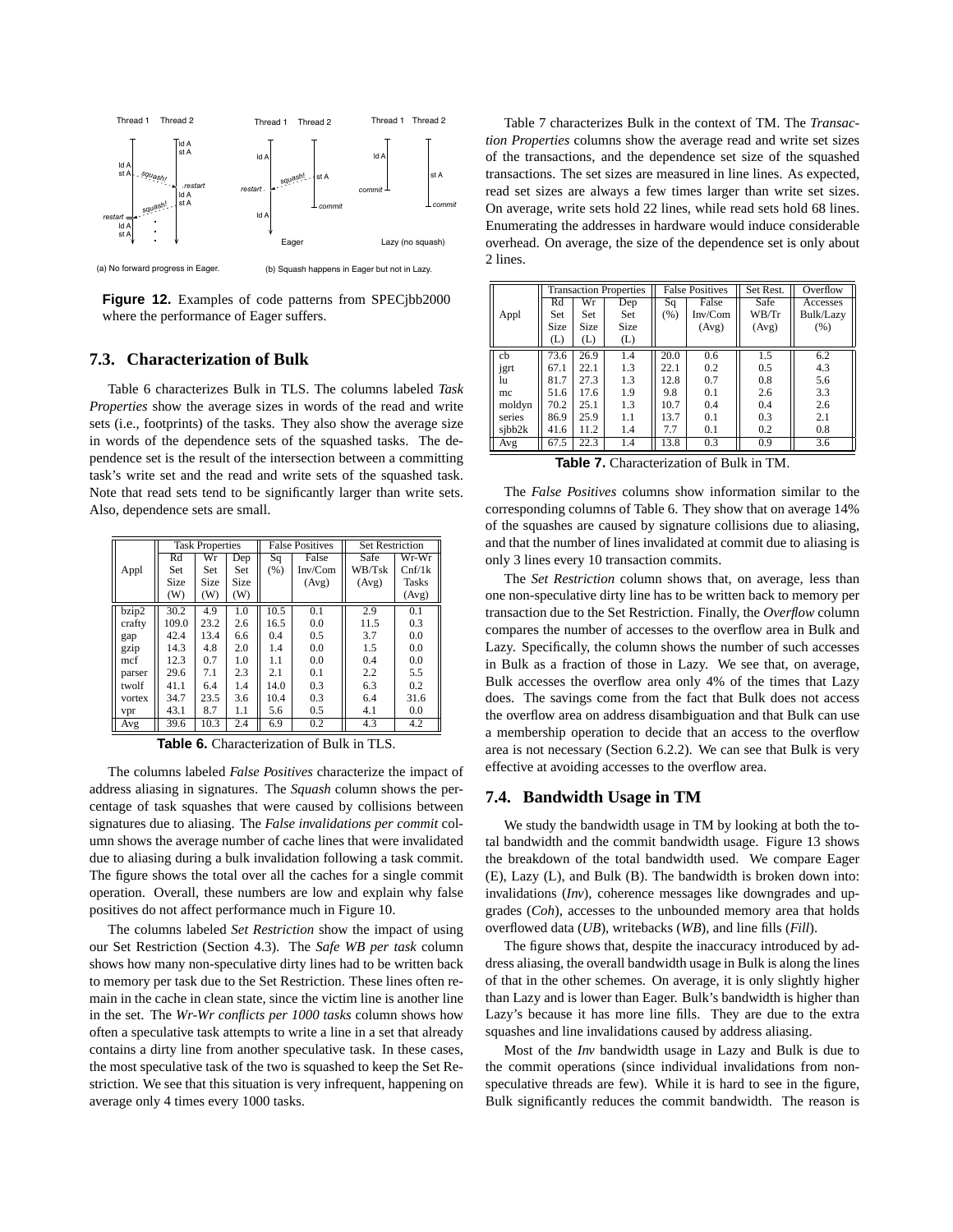

**Figure 13.** Bandwidth usage breakdown in TM. Underneath the bars, *E*, *L* and *B* refer to Eager, Lazy and Bulk, respectively.

twofold: it uses compact signatures instead of an enumeration of addresses as commit packets, and signatures are more suitable for RLE compression than address enumerations due to frequent long sequences of zeros. Figure 14 shows the commit bandwidth of Bulk normalized to that of Lazy. We see that, on average, Bulk achieves a 83% reduction in commit bandwidth.



**Figure 14.** Commit bandwidth of Bulk normalized to the commit bandwidth of Lazy.

For TLS, we obtain qualitatively similar conclusions. We do not show data due to space limitations.

## **7.5. Signature Size vs Accuracy Trade-off**

Finally, we evaluate the accuracy of signatures to represent sets of addresses. We choose a few signature configurations to illustrate the overall size vs accuracy trade-off. Table 8 lists the signatures we tested. For each signature, the table shows the ID, the full and average compressed size in bits, and the format. The signature in bold (*S14*) is the one we used in all previous experiments.

To assess the accuracy of a signature, we run the TM applications using that signature. We sample every bulk address disambiguation event that we know should not detect a dependence if there were no aliasing. Then, we record whether a dependence was found (false positive) or not. Figure 15 shows the fraction of false positives that such samples produced.

In the figure, each bar corresponds to one signature configuration, where the signatures are generated without any initial bit permutation on the original addresses. We see that the frequency of false positives can be high, but that it quickly decreases as the signature size increases. Within a given signature size, different configurations have different accuracies, especially for small sizes.

We then repeat the experiments with a variety of bit permutations on the original addresses before generating the signatures, as shown in Figure 2. The resulting fraction of false positives observed is shown in Figure 15 as error segments. The lower tick in an error segment corresponds to the best permutation that we tried, while

| $_{\rm ID}$      |                        |               |  |  |  |  |  |
|------------------|------------------------|---------------|--|--|--|--|--|
|                  | <b>Compressed Size</b> | Description   |  |  |  |  |  |
| (Bits)           | (Avg, in bits)         | (See Caption) |  |  |  |  |  |
| $\overline{512}$ | 254                    | 7, 7, 7, 7    |  |  |  |  |  |
| 512              | 282                    | 8, 7, 6, 5, 5 |  |  |  |  |  |
| 512              | 193                    | 5, 5, 6, 7, 8 |  |  |  |  |  |
| 1024             | 290                    | 8, 8, 8, 8    |  |  |  |  |  |
| 1024             | 318                    | 9, 8, 7, 7    |  |  |  |  |  |
| 800              | 234                    | 5, 8, 8, 8    |  |  |  |  |  |
| 800              | 266                    | 8, 5, 8, 8    |  |  |  |  |  |
| 800              | 281                    | 8, 8, 5, 8    |  |  |  |  |  |
| 576              | 234                    | 5, 8, 8, 5    |  |  |  |  |  |
| 1344             | 334                    | 9, 9, 8, 6    |  |  |  |  |  |
| 1824             | 356                    | 9, 10, 8, 5   |  |  |  |  |  |
| 1600             | 353                    | 10, 9, 6      |  |  |  |  |  |
| 1664             | 353                    | 10, 9, 7      |  |  |  |  |  |
| 2048             | 363                    | 10, 10        |  |  |  |  |  |
| 2048             | 353                    | 10, 9, 9      |  |  |  |  |  |
| 2336             | 396                    | 10, 10, 7, 5  |  |  |  |  |  |
| 3072             | 380                    | 10, 10, 10    |  |  |  |  |  |
| 4096             | 438                    | 11, 10, 10    |  |  |  |  |  |
| 4096             | 469                    | 11, 11        |  |  |  |  |  |
| 4096             | 381                    | 12            |  |  |  |  |  |
| 4112             | 497                    | 11, 11, 4     |  |  |  |  |  |
| 5120             | 497                    | 11, 11, 10    |  |  |  |  |  |
| 16448            | 1219                   | 13, 13, 6     |  |  |  |  |  |
|                  | <b>Full Size</b>       |               |  |  |  |  |  |

**Table 8.** Signatures tested. The Description column shows the sizes of the bit chunks used in each of the  $C_1C_2...C_n$  bit-fields of the (already permuted) address (Figure 2). These chunks are all consecutive and start from the least significant bit. The  $V_i$ bit-fields are obtained by decoding the corresponding  $C_i$  bitfields.



**Figure 15.** Fraction of false positives in bulk address disambiguations known to have no dependences. Each bar corresponds to one signature configuration, while the error segment corresponds to using different bit permutations in the address before generating the signature.

the upper tick corresponds to the worst permutation. Good permutations group together bits that vary more, and map them to a large  $C_i$  bit-field. From the figure, we see that the permutation has a significant impact. Many times, it is possible to obtain better accuracy with a smaller signature and a better permutation.

## **8. Related Work**

There is a large volume of previous work in TLS and TM. The first hardware support for disambiguation in TLS was the Address Resolution Buffer (ARB) [7], which provided a shared table for tracking all speculative loads and stores. After that, multiple proposals have been made to move speculative data into each core's private cache or write buffer, and leverage the cache coherence protocol for disambiguation. This includes the Speculative Versioning Cache [10], the Hydra design [11], the design of Steffan and Mowry [25], and the Memory Disambiguation Table [15] among